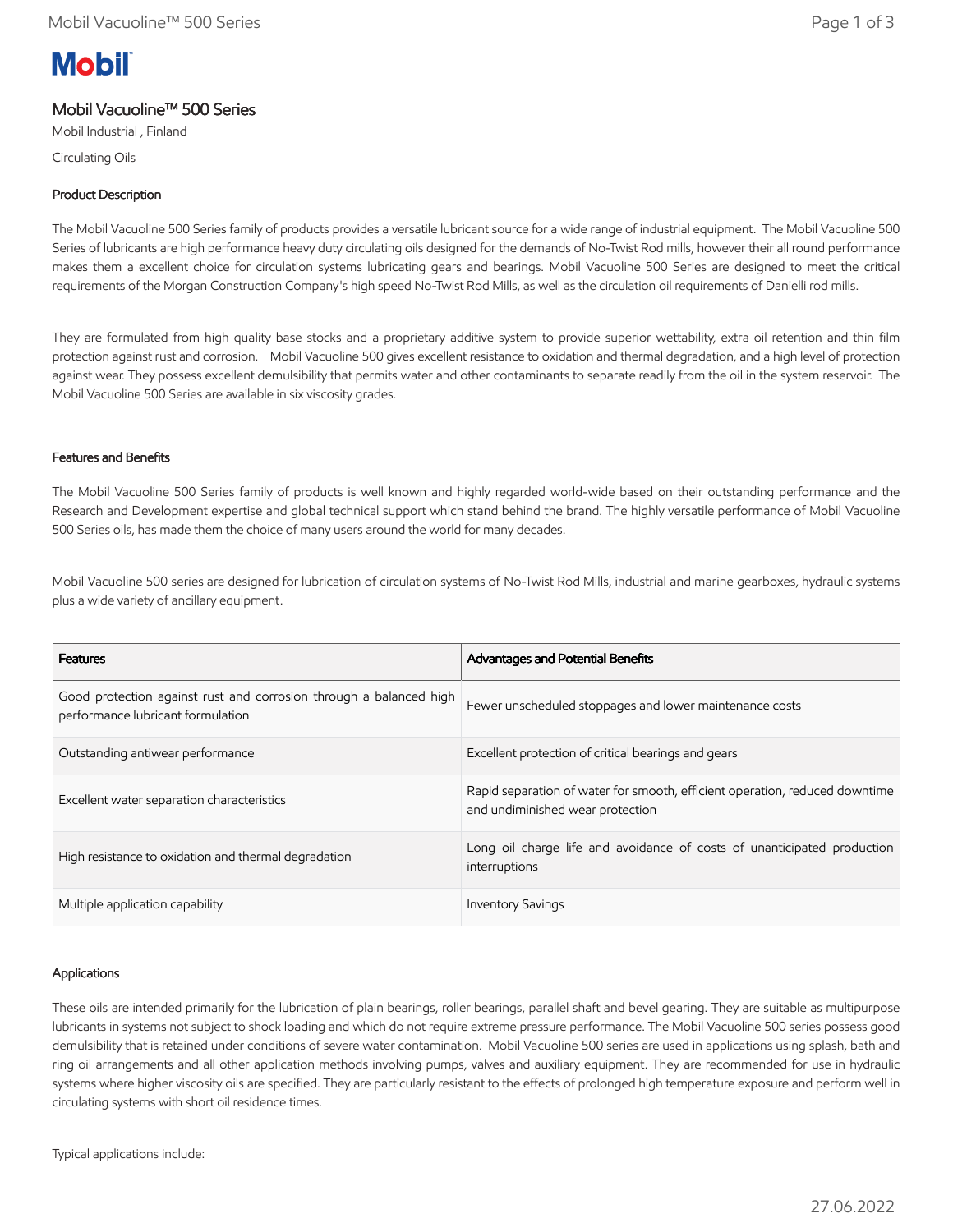# Mobil Vacuoline™ 500 Series Page 2 of 3

- No Twist Rod Mills
- Moderate duty spur, bevel, helical and herringbone gear units
- Circulating systems

 • Mobil Vacuoline 525, 528, 533 can also be used in hydraulic systems employing gear, vane, radial and axial piston pumps where high viscosity anti-wear hydraulic fluids are required.

 • Certain compressors and vacuum pumps handling air and inert gases provided the discharge temperatures do not exceed 150oC , not suitable for breathing air compressors

#### Specifications and Approvals

| This product has the following approvals:                          | 525 |
|--------------------------------------------------------------------|-----|
| DANIELI Type 21-0.597654.F BGV No Twist Stand Block-TMB/TFS Rev 15 |     |

| This product meets or exceeds the requirements of:   | 525 |
|------------------------------------------------------|-----|
| MORGOIL "No twist rod mill" Lubricants Specification |     |

#### Properties and Specifications

| Property                                                     | 525            | 528                 | 533                 | 537            | 546            | 548            |
|--------------------------------------------------------------|----------------|---------------------|---------------------|----------------|----------------|----------------|
| Grade                                                        |                | <b>ISO 150</b>      | <b>ISO 220</b>      | <b>ISO 320</b> | <b>ISO 460</b> | <b>ISO 680</b> |
| Copper Strip Corrosion, 3 h, 100 C, Rating, ASTM D130        | 1A             | 1A                  | 1A                  | 1A             | 1A             | 1A             |
| Demulsibility, Total Free Water, Non-EP Oils, ml, ASTM D2711 | 39             | 38                  | 36                  | 39             | 35             | 36             |
| Density @ 15 C, kg/l, ASTM D1298                             | 0.88           | 0.89                | 0.89                | 0.89           | 0.9            | 0.92           |
| Emulsion, Time to 37 mL Water, 54 C, min, ASTM D1401         | 15             |                     |                     |                |                |                |
| Emulsion, Time to 37 mL Water, 82 C, min, ASTM D1401         |                | 15                  | 15                  | 15             | 15             | 15             |
| Emulsion, Time to 40/37/3, 82 C, min, ASTM D1401             |                | 10                  | 15                  | 20             | 25             |                |
| FZG Scuffing, Fail Load Stage, A/8.3/90, ISO 14635-1         | 12             | 12                  | 12                  | 12             | 12             | 12             |
| Flash Point, Cleveland Open Cup, °C, ASTM D92                | 264            | 272                 | 284                 | 288            | 286            | 286            |
| Foam, Sequence I, Stability, ml, ASTM D892                   | $\mathbf 0$    | $\mathsf{O}\xspace$ | $\mathsf{O}\xspace$ | $\mathbf{O}$   | $\mathbf 0$    | $\mathbf 0$    |
| Foam, Sequence I, Tendency, ml, ASTM D892                    | 10             | 5                   | 5                   | 10             | 5              | $\mathbf 0$    |
| Foam, Sequence II, Stability, ml, ASTM D892                  | $\mathbf 0$    | $\mathsf{O}$        | $\overline{0}$      | $\mathbf{O}$   | $\overline{0}$ | 0              |
| Foam, Sequence II, Tendency, ml, ASTM D892                   | $\mathbf 0$    | $\mathbf 0$         | $\mathbf 0$         | $\mathbf 0$    | 0              | 0              |
| Foam, Sequence III, Stability, ml, ASTM D892                 | $\mathbf 0$    | $\mathsf{O}\xspace$ | $\mathbf 0$         | $\mathbf 0$    | 0              | 0              |
| Foam, Sequence III, Tendency, ml, ASTM D892                  | $\overline{0}$ | $\mathsf{O}\xspace$ | $\mathsf{O}$        | $\mathsf{O}$   | $\mathbf 0$    | $\mathbf 0$    |
| Kinematic Viscosity @ 100 C, mm2/s, ASTM D445                | 10.7           | 14.4                | 18.8                | 24.4           | 29.4           | 36.9           |